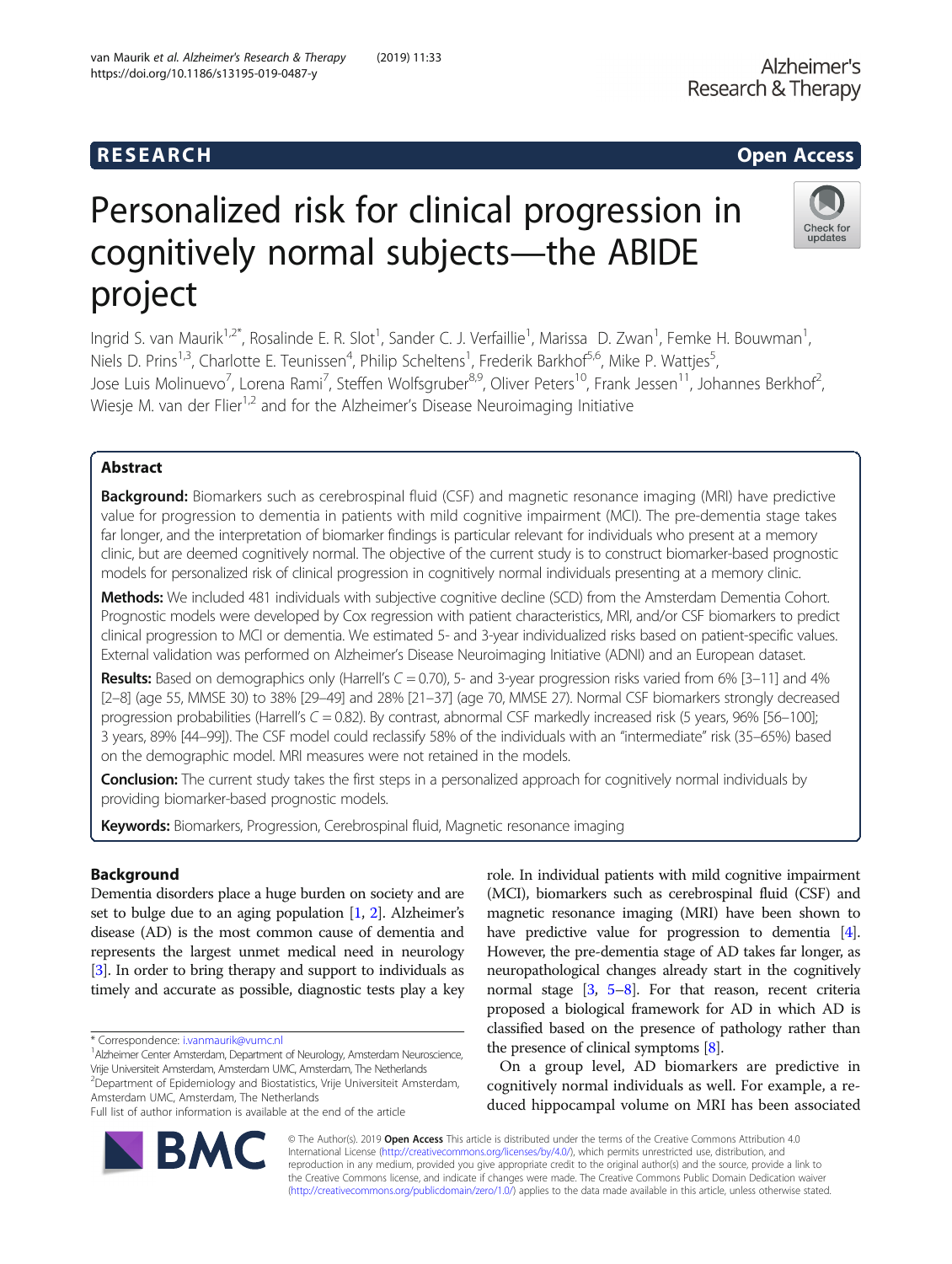with an increased risk of clinical progression [[9](#page-8-0)–[11](#page-8-0)]. Furthermore, an abnormal AD biomarker profile in CSF has been shown to be strongly associated with clinical progression [\[12](#page-8-0)–[16](#page-8-0)]. Moreover, even relatively low amyloid  $β1-42$  (A $β$ ) levels, yet within the normal range, have been associated with clinical progression, indicating that simple dichotomous cutoffs fail to extract all information available in these markers and moreover may erroneously reassure individuals [\[17\]](#page-8-0).

The question how these findings on group level translate to the individual is particular relevant for individuals who present with worries about their memory at a memory clinic, but are deemed cognitively normal. Unfortunately, findings on group level cannot be translated directly to the individual and the interpretation of biomarkers is not optimized. In addition, the meaning of biomarkers should ideally be interpreted in the context of an individual's own characteristics [[18](#page-8-0)], but information on how to weigh and combine multiple sources of information is lacking. Therefore, clinicians are generally reluctant to disclose biomarker results to cognitively normal individuals. Nonetheless, individuals and caregivers become increasingly assertive, demanding more specific and individually tailored information [\[19\]](#page-8-0).

The objective of this study was to optimize the interpretation of biomarkers by composing individualized prediction models for clinical progression to MCI or dementia based on MRI and/or CSF biomarkers that could be used in cognitively normal individuals.

## Methods

## Participants

We included 481 cognitively normal individuals from the Amsterdam Dementia Cohort (ADC) and ongoing SCIENCe project, with a baseline diagnosis of subjective cognitive decline (SCD), available baseline MMSE, and available baseline MRI and/or CSF data [[20,](#page-8-0) [21](#page-8-0)]. All individuals had their baseline visit in our memory clinic between January 2000 and November 2015. Individuals with a diagnosis of MCI or dementia within 6 months after baseline were excluded from the analysis as they were likely to have been misclassified at baseline.

Baseline diagnostic work-up consisted of a standardized 1-day dementia screening [[20,](#page-8-0) [21\]](#page-8-0). Clinical diagnosis was made by consensus in a multi-disciplinary meeting. Individuals were labeled with SCD if they presented with cognitive complaints, had normal results on clinical assessments, and did not meet criteria for MCI, dementia, or any other neurologic or psychiatric disorder known to cause cognitive complaints (i.e., cognitively normal) [\[22\]](#page-8-0).

Standardized annual follow-up included a follow-up visit with the neurologist and neuropsychologist, and diagnoses were re-evaluated in a multi-disciplinary meeting [[20\]](#page-8-0). Until early 2012, MCI was diagnosed according to Petersen's criteria and from 2012 onwards, the diagnosis of MCI was based on National Institute on Aging-Alzheimer's Association (NIA-AA) criteria [\[23,](#page-8-0) [24\]](#page-8-0). The diagnosis of AD dementia and other types of dementia was based on international diagnostic or research consensus criteria [\[25](#page-8-0)–[28\]](#page-8-0).

## MRI

Before 2008, brain MRI was performed on 1.0 and 1.5T MRI systems (Siemens Magnetom Avanto, Vision, Impact and Sonata, GE Healthcare Signa HDXT). From 2008 on, MRI of the brain was performed on 3T MRI systems (MR750, GE Medical Systems, Ingenuity TF PET/MR, Philips Medical Systems; Titan, Toshiba Medical Systems). The standard dementia protocol with whole brain coverage included near-isotropic sagittal 3D T1-weighted images (including oblique coronal reconstructions), sagittal 3D T2-weighted fluid-attenuated inversion recovery (FLAIR) (including axial reconstructions), axial T2-weighted turbo spin-echo, and axial T2\*-weighted gradient echo sequence or alternatively SWI sequences. MRI data was available for 432 (90%) individuals.

Bilateral hippocampal volume (HCV, mL) was estimated using FMRIBs Integrated Registration and Segmentation Tool (FIRST) [\[29](#page-8-0)]. Normalized brain volumes (NWBV, mL) were estimated with SIENAX (Structural Image Evaluation using Normalization of Atrophy Cross-sectional) using optimized settings [[30](#page-8-0)]. Additionally, visual rating of MRI was performed according to semi-quantitative visual rating scales for medial temporal lobe atrophy (MTA, 0–4) and global cortical atrophy (GCA, 0–3) [\[31,](#page-8-0) [32\]](#page-8-0).

## CSF analysis

CSF was obtained by lumbar puncture and collected in polypropylene tubes (Sarstedt, Nurmberg, Germany) and processed according to international guidelines [[33](#page-8-0)]. CSF biomarkers Amyloid β1–42 (Aβ) and total Tau (tau) were measured using sandwich enzyme-linked immuno sorbent assay (ELISA) on a routine basis (Innotest, Fujirebio, Gent, Belgium) [[34](#page-8-0)]. Baseline CSF data was available for 344 (72%) individuals.

## Statistical analysis

All analyses were carried out in STATA 14SE. Prognostic models were constructed with Cox regression analysis (determinants as continuous measures; CSF biomarkers log-transformed). The models were constructed with complete cases only, and therefore, the number of individuals varied across models. No differences in demographic characteristic or baseline survival were found between individuals with complete data and incomplete data (Additional file [1](#page-7-0): Table S1). The clinical end-point was MCI or dementia [\[23](#page-8-0)–[28\]](#page-8-0).

First, a prognostic model based on patient characteristics (age, gender, and MMSE) and interactions between the characteristics was constructed. Subsequently, we added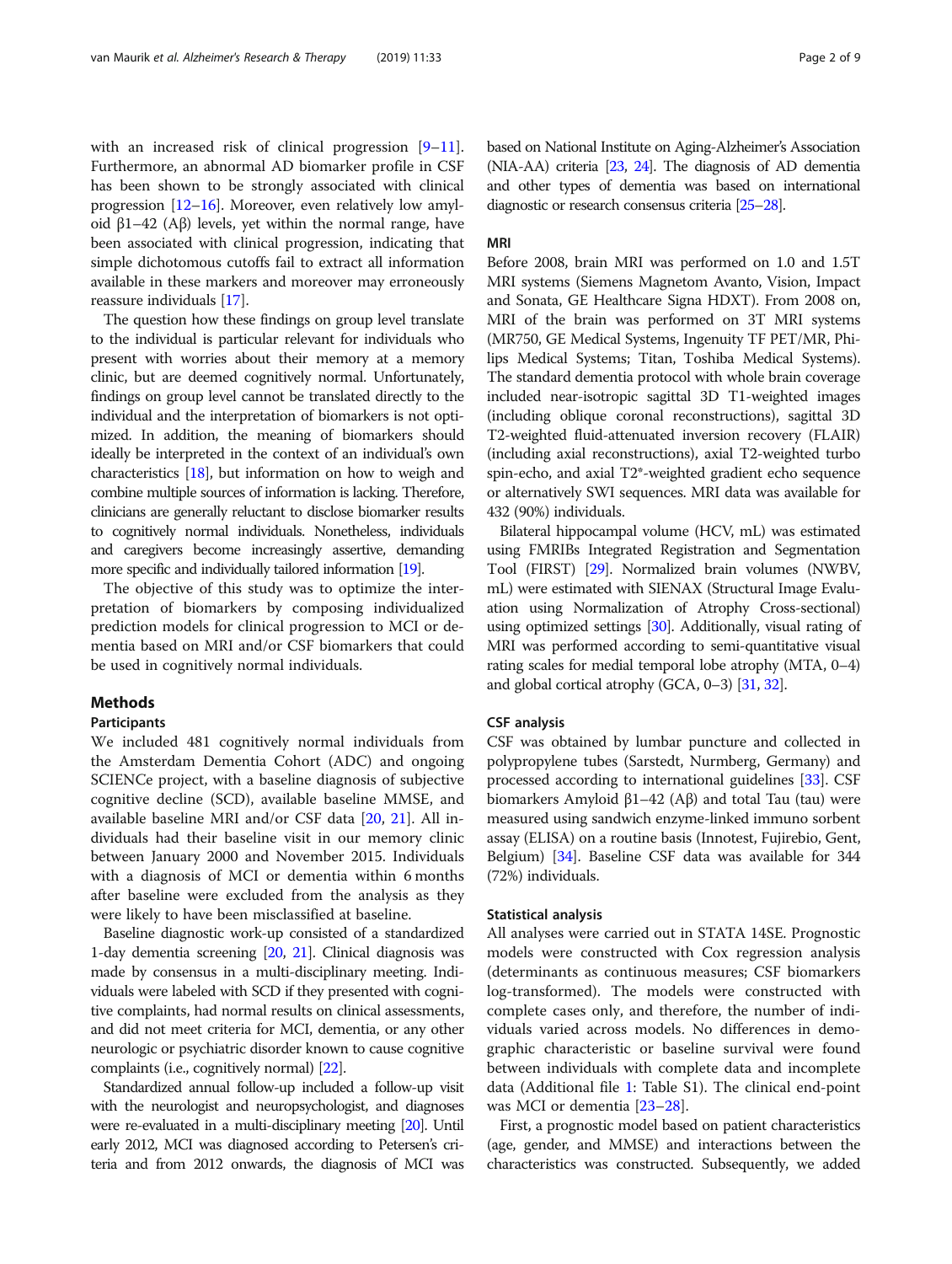either MRI biomarkers (volumetric measures: HCV, NWBV, or visual ratings: MTA, GCA), CSF biomarkers (Aβ, Tau), or both to the model. The models with volumetric MRI measures were adjusted for field strength. In all analyses, we intensively investigated main effects of patient characteristics and interaction effects between biomarkers and between biomarker and patient characteristics. Effects were retained in the model via a backward selection procedure, if p value  $\leq$  10. The prognostic accuracy of the model was measured by Harrell's C-statistic.

We estimated cumulative progression probabilities with 95% confidence intervals using the survci command in STATA [\[35\]](#page-8-0). We report 5-, 3-, and 1-year cumulative progression probabilities with corresponding confidence intervals. Since the clinical follow-up visit times showed some variation, the cutoff for 1-year follow-up was set at 1.5 years, for 3-year follow-up at 3.5 years, and for 5-year follow-up at 5.5 years. As an example, we provide risk estimates for individuals with an age of 55 and 70; females and males and MMSE scores of 30 or 27. To contrast individuals with normal and abnormal MRI and CSF results, we entered 10th and 90th percentile MRI and CSF values in the Cox model. Note that when using the models, any value can be entered for a variable. Based on the constructed models, 5-year progression probabilities were calculated for every patient in the cohort. Subsequently, we labeled each individual as having low risk  $(\leq 35\%)$ , intermediate risk  $(35–65%)$ , or high risk  $(>65%)$ .

In an additional set of analyses, we repeated all analyses to construct models predicting progression to MCI or AD dementia as clinical end-point. In this set of analyses, individuals progressing to non-AD were censored at time of diagnosis of non-AD dementia.

## Validation

We internally validated the models by five-fold cross-validation, in which we again applied a backward selection procedure.

Next, we performed external validation of our models on a sample comprising individuals with SCD from Alzheimer's Disease Neuroimaging Initiative (ADNI,  $n = 92$ ), Dementia Competence Network (DCN,  $n = 86$ ), and Barcelona Memory Clinic ( $n = 41$ ). Like the ADC cohort, DCN and Barcelona included individuals that went to the memory clinic to seek medical help and were labeled with SCD when cognitive testing could not confirm their cognitive complaints, and criteria for MCI, dementia, or other neurological or psychological diseases were not met. ADNI on the other hand is a population-based study. Subjects were labeled with SCD when a significant subjective memory concern was reported by the subject, informant, or clinician.

CSF was measured with Innotest in the DCN and Barcelona cohort and with Elecsys in ADNI. Therefore, biomarker values were standardized for the analysis to remove measurement levels. Patient characteristics from the cohorts can be found in Additional file [1:](#page-7-0) Table S2. Differences between the cohorts included a higher age in the ADNI cohort, higher progression rates in the DCN, longer follow-up for ADC and Barcelona individuals; and ADNI and Barcelona individuals were more often female (Additional file [1:](#page-7-0) Table S2). Established models were fitted to the validation data, and Harrell's C-statistics were calculated.

## Results

During a mean follow-up of  $3 \pm 2$  years, 70 (15%) individuals showed clinical progression to MCI ( $n = 49$ ), AD dementia ( $n = 10$ ), or non-AD dementia ( $n = 11$ ). Mean age was  $62 \pm 9$  years, 211 (44%) of the individuals were female, and the mean MMSE score was  $28 \pm 1.6$  (Table 1).

Table [2](#page-3-0) shows the variables and corresponding coefficients included in the models (demographics only, CSF model, MRI volumetric model, and MRI visual model).

The demographics only model included age and MMSE (sex not included,  $p$  value  $>$  .10). Harrell's C-statistic was 0.70 (Table [2](#page-3-0)). Younger individuals (as an example, we set age at 55) with MMSE-scores of 30 had a low risk of progression: after 5 years 6% [3–11], after 3 years  $4\%$  [2–8], and after 1 year  $2\%$ [0–2]. On the other end of the spectrum, older individuals (70) with lower MMSE-scores (27) had higher progression probabilities; risk of progression after 5 years was 38% [29–49], after 3 years 28% [21–37], and after 1 year 11% [7–16] (Table [3\)](#page-3-0).

| <b>Table 1</b> Baseline characteristics |  |
|-----------------------------------------|--|
|-----------------------------------------|--|

|                                                  | SCD individuals $n = 481$ |
|--------------------------------------------------|---------------------------|
| No. (%) with clinical progression                | 70 (15%)                  |
| Progression to MCI                               | 49 (10%)                  |
| Progression to AD dementia                       | 10 (2%)                   |
| Progression to non-AD dementia                   | 11(2%)                    |
| Age                                              | $62 \pm 9$                |
| Gender, no. (%) females                          | 211 (44%)                 |
| <b>MMSE</b>                                      | $28 \pm 1.6$              |
| Follow-up duration                               | $3 \pm 2$                 |
| Medial temporal lobe atrophy                     | $0.4 \pm 0.5$             |
| Global cortical atrophy                          | $0.4 \pm 0.6$             |
| Hippocampal volume (cm3)                         | $7.2 \pm 1$               |
| Normalized whole brain volume (cm <sup>3</sup> ) | $1453 \pm 100$            |
| Amyloid $\beta$ 1-42                             | $879 \pm 260$             |
| <b>Total Tau</b>                                 | $298 \pm 196$             |
| p-tau                                            | $49 + 22$                 |

Data are mean ± standard deviation, unless otherwise specified. MMSE minimental state examination, MRI magnetic resonance imaging, CSF cerebrospinal fluid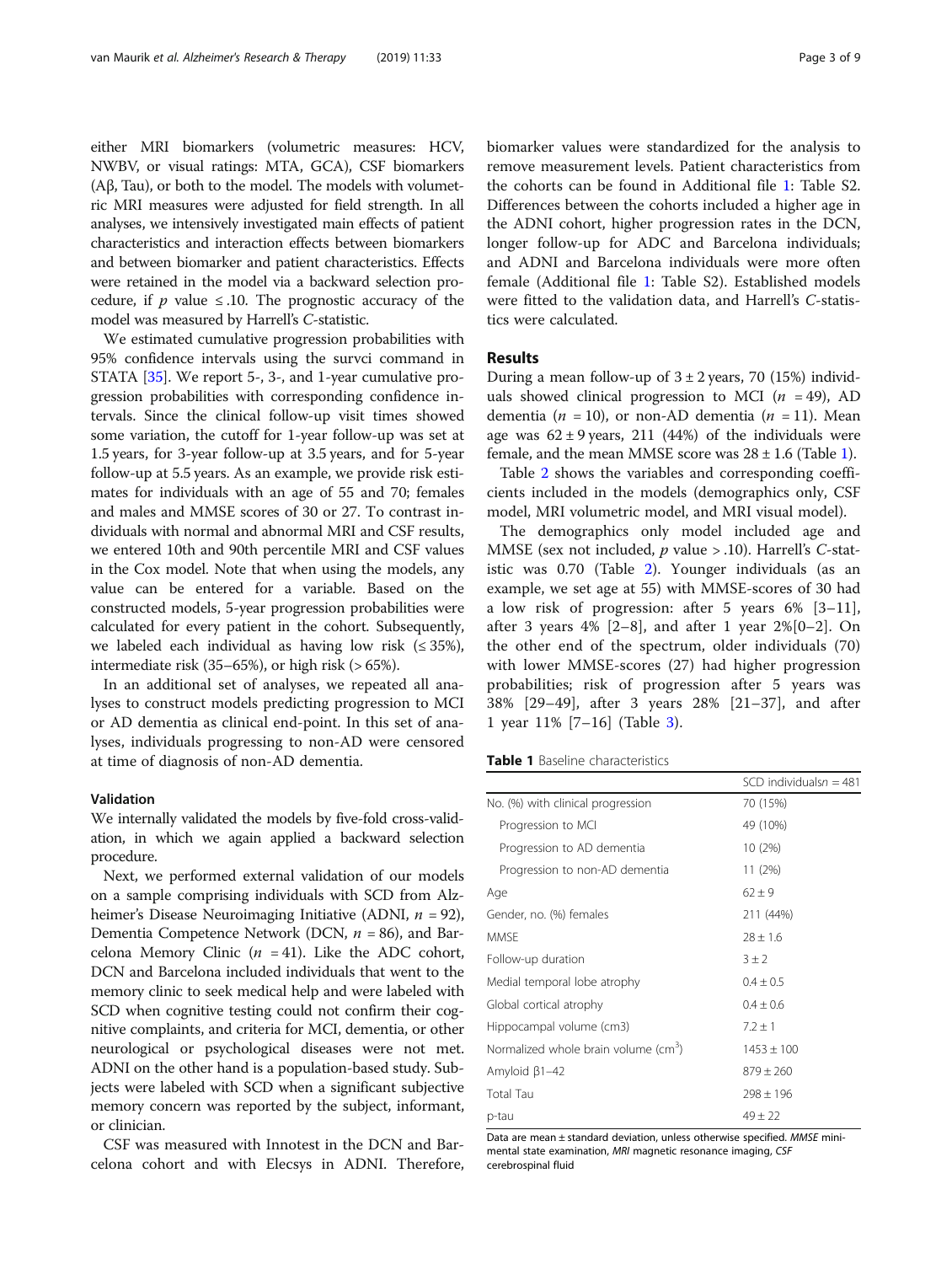|                         | MCI/dementia |                |           |             | MCI/AD-dementia |                |           |             |
|-------------------------|--------------|----------------|-----------|-------------|-----------------|----------------|-----------|-------------|
|                         | Coëfficient  | Standard error | $p$ value | Harrell's C | Coëfficient     | Standard Error | $p$ value | Harrell's C |
| Demographic $(n = 481)$ |              |                |           |             |                 |                |           |             |
| Age                     | 0.0854       | 0.0147         | < 0.001   | 0.70        | 0.0904          | 0.0162         | < 0.001   | 0.70        |
| <b>MMSE</b>             | $-0.2497$    | 0.0639         | < .001    |             | $-0.2236$       | 0.0726         | < 0.01    |             |
| CSF $(n = 344)$         |              |                |           |             |                 |                |           |             |
| $A\beta$                | $-1.0462$    | 0.3668         | < 0.01    | 0.82        | $-1.3941$       | 0.4031         | < 0.01    | 0.84        |
| Tau                     | 1.2785       | 0.3384         | < .001    |             | 1.3829          | 0.4003         | < 0.01    |             |
| Age                     | 0.0704       | 0.0251         | < 0.01    |             | 0.0644          | 0.0296         | < 0.05    |             |
| Gender                  | $-0.6360$    | 0.3345         | < .10     |             | $-0.6375$       | 0.3814         | < .10     |             |
| <b>MMSE</b>             | $-0.25503$   | 0.0815         | < 0.01    |             | $-0.1846$       | 0.0981         | < .10     |             |
| Tau* age                | $-0.1393$    | 0.0467         | < 0.01    |             | $-0.1311$       | 0.0534         | < 0.05    |             |

# <span id="page-3-0"></span>Table 2 Regression coefficient of the final model

CSF biomarkers (Aβ and Tau) are log-transformed and centered. MMSE mini-mental state examination, Tau\* age interaction between age and Tau. Interaction term was centered and standardized to allow inclusion in the model

# Table 3 Progression probabilities after 1 year, 3 years, and 5 years

|         |     | Sex          |             | Demographics only | CSF           |               |              |               |
|---------|-----|--------------|-------------|-------------------|---------------|---------------|--------------|---------------|
|         | Age |              | <b>MMSE</b> |                   | Normal        | AB abnormal   | Tau abnormal | Both abnormal |
| 1 year  | 55  | m            | 30          | 2% [0-2]          | $0\%$ $[0-1]$ | $0\%$ $[0-2]$ | 12% [3-38]   | 26% [7-71]    |
|         |     |              | 27          | $3\%$ [2-5]       | $0\%$ $[0-2]$ | $0\%$ [1-5]   | 26% [8-65]   | 51% [18-92]   |
|         |     | f            | 30          | 2% [0-2]          | $0\%$ $[0-1]$ | $0\%$ $[0-1]$ | 6% [2-23]    | 15% [4-48]    |
|         |     |              | 27          | $3\%$ [2-5]       | $0\%$ $[0-1]$ | $0\%$ $[1-3]$ | 15% [4-44]   | 32% [9-77]    |
|         | 70  | m            | 30          | 5% [3-9]          | $5\%$ [2-15]  | 13% [5-34]    | 4% [1-11]    | 8% [3-20]     |
|         |     |              | 27          | $11\%$ [7-16]     | 12% [5-30]    | 29% [11-64]   | 9% [3-21]    | 19% [9-36]    |
|         |     | f            | 30          | 5% [3-9]          | $3\%$ $[1-9]$ | 7% [2-22]     | $3\%$ [1-6]  | 5% [2-12]     |
|         |     |              | 27          | $11\%$ [7-16]     | 7% [2-22]     | 16% [5-46]    | 5% [2-12]    | 10% [4-24]    |
| 3 years | 55  | $\mathsf m$  | 30          | 4% [2-8]          | $0\%$ $[0-2]$ | $1\%$ [1-6]   | 32% [10-78]  | 60% [20-98]   |
|         |     |              | 27          | $9\%$ [6-14]      | 1% [0-5]      | 2% [0-12]     | 60% [23-95]  | 89% [44-99]   |
|         |     | f            | 30          | 4% [2-8]          | $0\%$ $[0-1]$ | $1\%$ [0-3]   | 19% [5-55]   | 39% [11-87]   |
|         |     |              | 27          | 9% [6-14]         | $0\%$ $[0-3]$ | 1% [0-7]      | 39% [12-84]  | 69% [26-99]   |
|         | 70  | $\mathsf m$  | 30          | 15% [10-21]       | 16% [6-39]    | 35% [14-72]   | 13% [4-27]   | 23% [11-46]   |
|         |     |              | 27          | 28% [21-37]       | 33% [14-71]   | 64% [30-96]   | 24% [10-49]  | 48% [28-71]   |
|         |     | $\mathsf{f}$ | 30          | 15% [10-21]       | 9% [3-25]     | 21% [7-53]    | 7% [3-16]    | 16% [6-29]    |
|         |     |              | 27          | 28% [21-37]       | 21% [7-53]    | 43% [15-85]   | 14% [5-32]   | 29% [14-50]   |
| 5 years | 55  | m            | 30          | 6% [3-11]         | $1\%$ [0-3]   | 1% [0-8]      | 43% [13-89]  | 73% [27-98]   |
|         |     |              | 27          | 12% [8-20]        | $1\%$ $[1-7]$ | 4% [1-17]     | 73% [30-99]  | 96% [56-100]  |
|         |     | f            | 30          | 6% [3-11]         | $0\%$ $[0-2]$ | $1\%$ [0-4]   | 25% [7-69]   | 51% [16-94]   |
|         |     |              | 27          | 12% [8-20]        | 1% [0-4]      | 2% [0-10]     | 50% [17-93]  | 81% [35-98]   |
|         | 70  | m            | 30          | 20% [14-29]       | 22% [9-51]    | 47% [19-84]   | 17% [6-36]   | 32% [16-58]   |
|         |     |              | 27          | 38% [29-49]       | 44% [19-83]   | 78% [39-98]   | 32% [24-62]  | 60% [38-83]   |
|         |     | f            | 30          | 20% [14-29]       | 13% [4-34]    | 28% [10-66]   | 10% [5-22]   | 21% [8-38]    |
|         |     |              | 27          | 38% [29-49]       | 28% [10-66]   | 55% [20-94]   | 20% [10-39]  | 39% [20-66]   |

Biomarker values were selected as 90th percentile (normal, −) and 10th percentile (abnormal, +); for Tau, 10th percentile was selected as normal (−) and 90th percentile as abnormal (+). Note that this table is an example, as the model can provide individualized risk estimates for any given value. Data are % [95% CI]. For CSF, −/− AB and Tau negative: +/− AB positive and Tau negative; −/+ AB negative and Tau positive; +/+ AB and Tau positive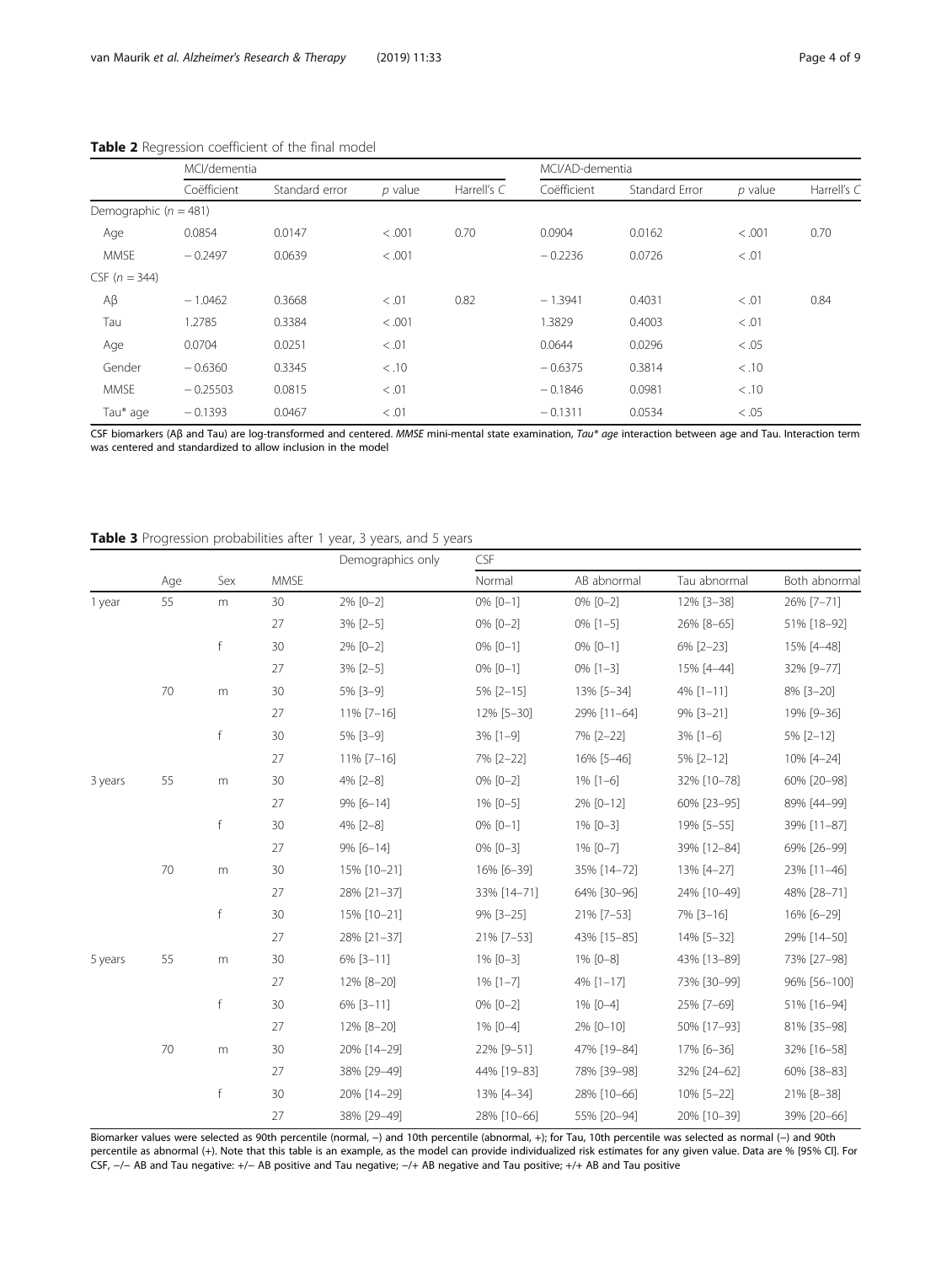When we evaluated MRI markers, neither volumetric nor visual measures added predictive value over the demographic model including age and MMSE  $(p \text{ value})$ > .10). In the CSF model, female gender, higher age, lower MMSE score, lower Aβ, and higher Tau values were predictive of progression. Moreover, an interaction between Tau and age is retained in the model. Tau was more predictive than Aβ, especially in younger individuals (Tau\* age  $p$  value < .01, Table [3](#page-3-0) and Fig. 1). Harrell's C-statistic was 0.82 (Table [2,](#page-3-0) similar when p-tau was included instead of tau (Additional file [1](#page-7-0): Table S3). To contrast individuals with normal and abnormal CSF results, we derived probabilities for individuals with 10th and 90th percentile CSF values from the model.

Abnormal Aβ and Tau resulted in high 5-, 3-, and 1-year progression risks; 96% [56–100], 89% [44–99], and 51% [18–92]. By contrast, normal CSF biomarkers strongly decreased progression probabilities to 1% [0–3] in 5 year, 0% [0–2] in 3 years, and 0% [0–1] in 1 year, indicating the negative predictive value of these

biomarkers. Please note that we report examples, as the model provides risks for any given value.

Figure [2](#page-5-0) shows the distribution of 5-year progression probabilities based on the model including CSF biomarkers. The majority of individuals, 84% ( $n =$ 290) were labeled as having low risk of progression, 12%  $(n = 41)$  had intermediate risk of progression, and 4%  $(n = 13)$  had high risk of progression. Of note, 58% of the individuals that were classified as "intermediate" based on the demographic model could be reclassified as having low (49%) or high (9%) risk according to the CSF model (Additional file [1:](#page-7-0) Table S4).

In an additional set of analyses, we repeated the analysis restricting the outcome to progression to MCI or AD dementia. The prognostic accuracy of the CSF model increased in line with specificity for AD of the biomarkers under evaluation. Harrell's C-statistic remained 0.70 for the demographic model and increased to 0.84 for the CSF model.

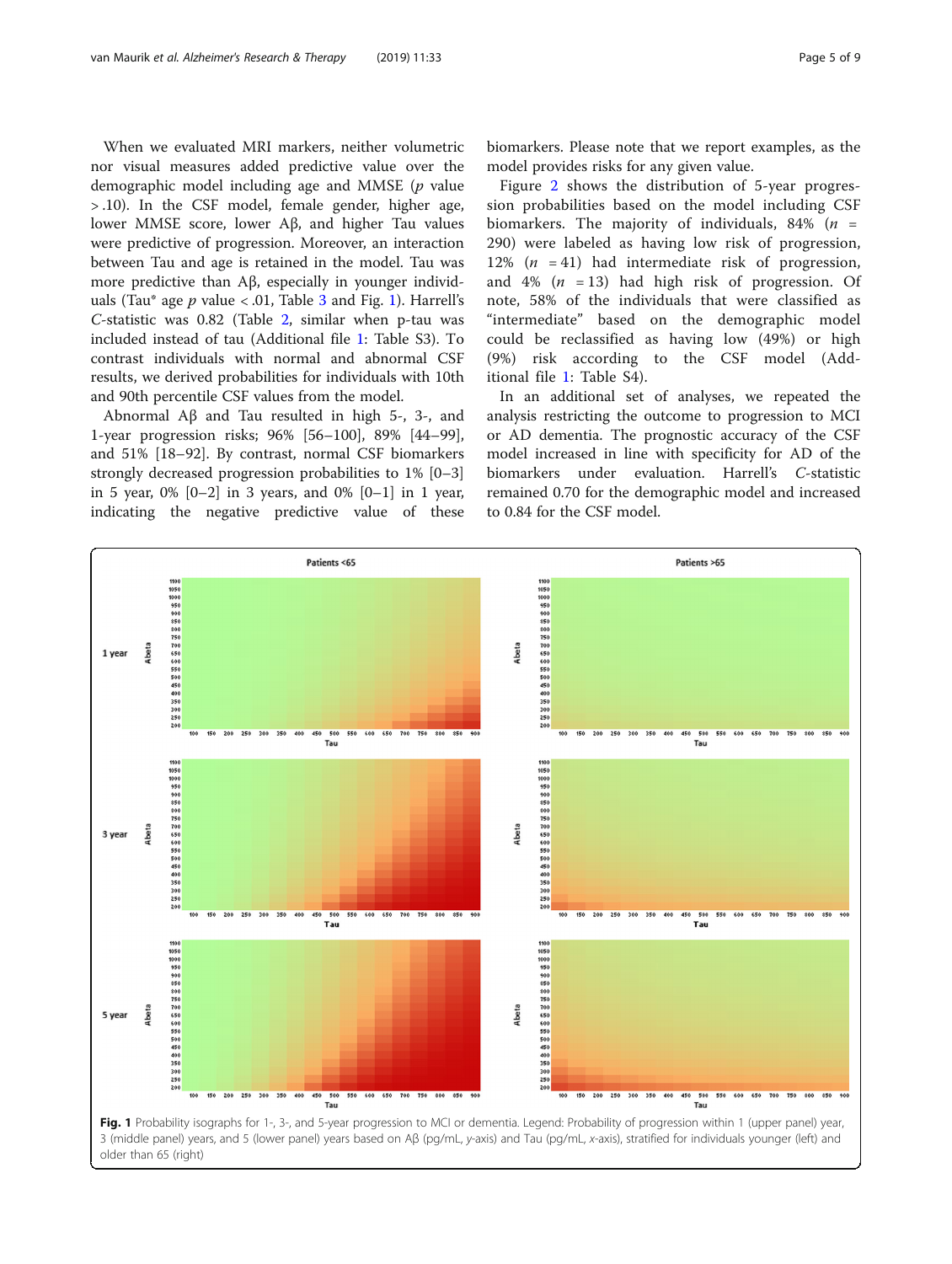<span id="page-5-0"></span>

Internal validation by five-fold cross-validation confirmed prognostic performance in both models (Additional file [1](#page-7-0): Table S5); cross-validation of the demographic model resulted in Harrell's C-statistics ranging from 0.63–0.77. The model with CSF biomarkers showed cross-validated Harrell's C ranging from 0.75–0.90.

External validation showed moderate performance of the models (demographic model, Harrell's  $C = 0.62$ ; CSF model,  $C = 0.68$ ).

# **Discussion**

In this study, we constructed biomarker prediction models that provide individual risk estimates of clinical progression in order to optimize the interpretation of biomarkers for cognitively normal SCD individuals. CSF biomarkers considerably improved prognostic performance over the use of age and MMSE only. This was mostly driven by their strong negative predictive value.

Alzheimer pathology as reflected in biomarker changes presumably starts more than 20 years before the onset of dementia [\[3,](#page-8-0) [8](#page-8-0)]. Clinicians are reluctant to disclose biomarker results to cognitively normal individuals presenting at a memory clinic, as former findings that were based on group level cannot directly be translated to the individual. Moreover, there is always a degree of uncertainty associated with the interpretation of biomarkers. With our models, we provide a first step towards a framework for a personalized approach, allowing the use of biomarker results for cognitively normal individuals presenting at memory clinics. This can be useful, as individuals and caregivers become increasingly assertive in their need for information on their risk of dementia. Moreover, interest in individualized risk profiling and both primary and secondary prevention strategies is increasing rapidly. Although truly longitudinal data are lacking, our sample allowed to infer predictions of progression over periods of 3 and even 5 years, which has great relevance for individuals and their family members. Probabilities of progression within 1 year in SCD individuals remain low, and this is in line with the notion that outcome at 1-year follow-up is not a reasonable time frame for SCD, as these individuals initially perform cognitively normal.

Former studies have shown the clinical relevance of CSF biomarkers in pre-dementia individuals on a group level [[15,](#page-8-0) [16](#page-8-0)]. In the current study, we found that Tau was a stronger predictor than Aβ. Particularly, Tau was more predictive for progression in younger individuals. Abnormal Tau values in older individuals were less predictive, probably due to normal aging processes or multiple pathologies in older individuals [\[36](#page-8-0)]. Moreover, gender was included as a predictor in the CSF model, meaning that CSF measures should also be interpreted in the context of a patient's gender. This fits with findings from a recently published review that showed the importance of sex differences for patient stratification and personalized treatment [[37](#page-8-0)]. With these CSF biomarkers and patient characteristics, 88% of the individuals could be classified as having a high (>  $65\%$ ) or low ( $\leq 35\%$ ) risk of clinical progression within 5 years.

Former studies on MRI biomarkers have reported that cognitively normal individuals with SCD had lower hippocampal volumes compared to healthy controls [[11](#page-8-0)]. Moreover, hippocampal atrophy and lower brain volumes predicted of progression to MCI and/or dementia [\[10,](#page-8-0) [38](#page-8-0)]. However, these previously reported significant results for MRI were mostly based on small absolute differences between groups of individuals, precluding their usefulness in individualized risk predictions. In the current study, MRI markers did not improve personalized risk estimates over the use of age and MMSE only. The effects of MRI biomarkers lost significance, as soon as age was included in the model, suggesting that the observed atrophy in this population is largely attributable to aging and/or did not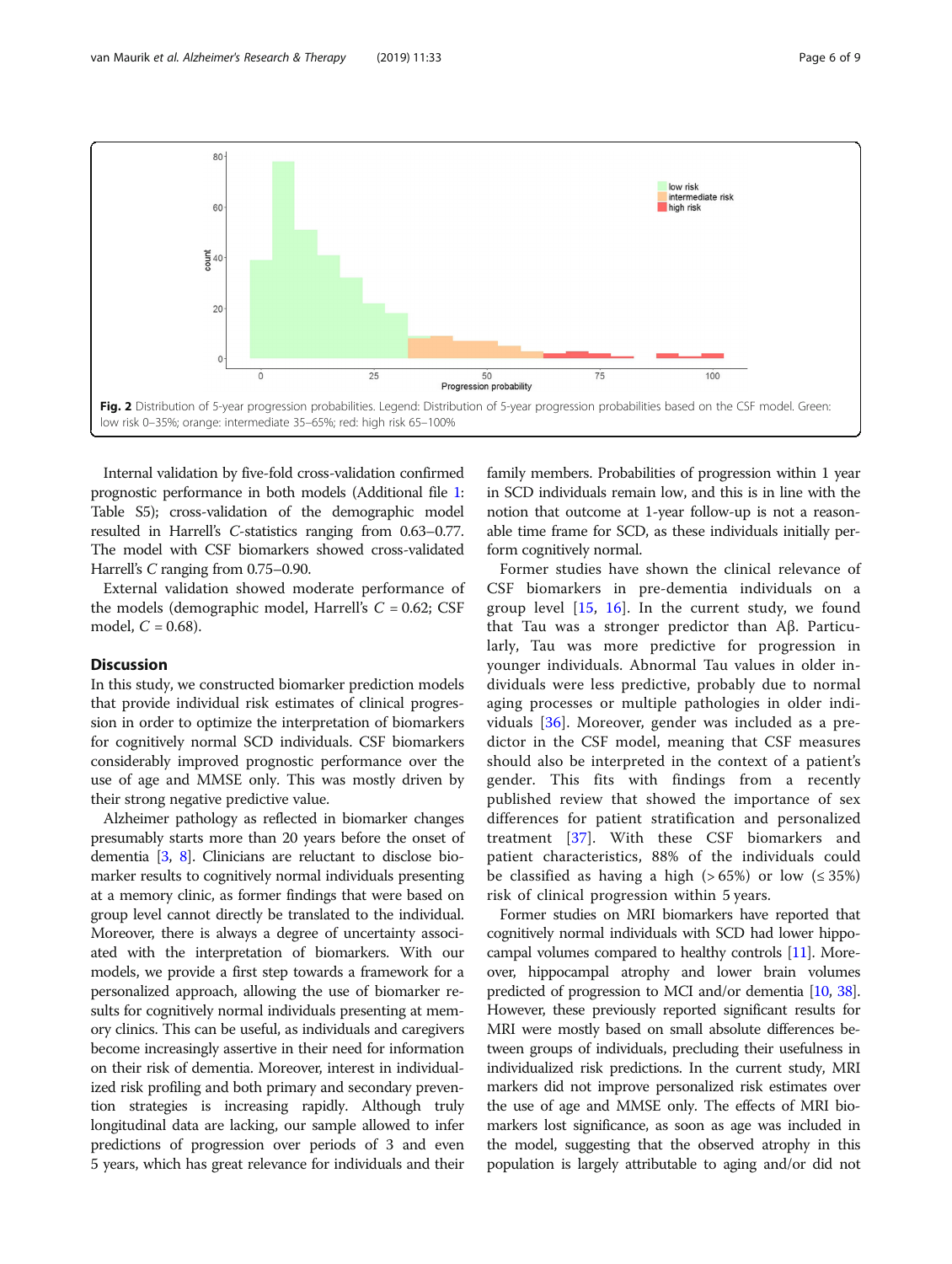capture additional predictive value over subtle cognitive impairment.

In a former study in MCI, we found that MRI biomarkers in combination with patient characteristics and also CSF biomarkers improve individualized prediction of progression to dementia [\[4](#page-8-0)]. The finding that atrophy on MRI has less predictive value in cognitively normal individuals than in MCI patients is consistent with the hypothetical biomarker model which suggests that CSF biomarker changes precede MRI-based estimates of neurodegeneration [\[39](#page-8-0)].

Among the limitations, we found that the models showed somewhat less prognostic performance in external cohorts. This may be attributable to the fact that the outcome in the current study is clinical progression to MCI or dementia. While dementia is a relatively definitive end-point, MCI patients may still remain stable or convert to normal states of cognition and variability in this diagnosis between centers may be larger than in case of dementia [[3,](#page-8-0) [24,](#page-8-0) [40](#page-8-0)]. In addition, external validation is highly dependent on the case-mix of a sample. In the field of SCD, one of the most important unresolved challenges is the variability of defining SCD across studies [\[41](#page-8-0)–[43](#page-8-0)]. In the ADC, DCN, and Barcelona cohort, all individuals went to the memory clinic seeking help and their complaints might be more severe than in the population-based ADNI cohort. In ADNI, individuals were labeled with SCD when a significant subjective memory concern was reported by the subject, informant, or clinician. Moreover, the standardized diagnostic work-up differed between the centers. For example, ADNI measured CSF with Elecsys instead of Innotest and brain volume with Freesurfer software instead of FSL FIRST. However, we limited these differences as much as possible by standardizing the biomarker values to remove measurement levels.

Another limitation is that we used different scanners and field strengths. This however resembles real-life clinical practice, and we included field strength as an additional determinant in the models. Field strength, however, did not improve predictive ability of MRI models. In addition, we used MMSE as a measure of global cognition in our models, which has been described as an insensitive instrument in preclinical stages. Other measures for cognition (for example, a composite score of specific items of the MMSE and Clinical Dementia Rating scale; ADCOMS [\[44](#page-8-0)], or instrumental activities of daily living (IADL [[45\]](#page-8-0))) with higher sensitivity could improve the models. Such an approach might be subject for future studies. Lastly, the follow-up duration varied between individuals and the mean follow-up period of  $3 \pm 2$  years was rather short in comparison with the assumed duration of the stage of preclinical AD. Nonetheless, we had enough power to estimate risks over a period of 5 years, which is a considerable duration of follow up.

A major strength of this study is the simplicity of the models. Often, the goal of constructing prediction models is to derive the most optimal combination of many variables. However, such models often require multiple pieces of data that are not easily available, consequently limiting their clinical footprint [[46](#page-8-0)]. In the current paper, we took a different approach as we aimed to optimize the interpretation of MRI measures and CSF biomarkers in individuals with SCD: given that a clinician has decided to obtain MRI and/or CSF biomarkers in an individual with SCD with a given age, sex, and MMSE, this clinician wants to make optimal use of the results of MRI and CSF. By doing so, our models helps to interpret biomarkers in the individual patient (hence personalized) and shows proof of principle that personalized predictions could be feasible in very early stages of AD. Another strength is that we used a large sample of SCD individuals. All individuals had an extensive screening at baseline to rule out MCI or other neurological causes of memory complaints and careful follow-up, with diagnosis re-evaluated in a multidisciplinary setting, which has contributed to the robustness of the data. The vast majority of individuals came to the memory clinic with worries about their cognitive functioning, rendering our models highly relevant for this population. In fact, this population is comparable to what in the new Alzheimer research framework is de-scribed as clinical stage 2 [[8\]](#page-8-0). Our results confirm clinical validity of such stage 2, as the presence of Alzheimer biomarkers strongly increases the risk of future progression to MCI or dementia. Another strong aspect of this study is that we accompany predictions with confidence intervals, which gives a good indication on precision of the prediction.

In an earlier study on communication of diagnostic test results, individuals and caregivers who recently visited a memory clinic indicated that they wanted more information on their prognosis and what test results meant for their personal lives ("what do these results mean for my future") [\[47\]](#page-8-0). Nonetheless, clinicians tend to be reluctant to disclose biomarker results to cognitively normal individuals. The major concern is that disclosure could increase anxiety [\[48\]](#page-8-0). An argument against the disclosure of risk is the lack of treatment options. But this raises the question whether it is ethical to withhold individuals from information that is actually available. Moreover, our models show that particularly the negative predictive value of the models is good, suggesting that biomarker results can be especially valuable to reassure patients.

## Conclusions

In conclusion, we constructed prognostic models that allow interpretation of biomarker data in cognitively normal individuals in a memory clinic at the individual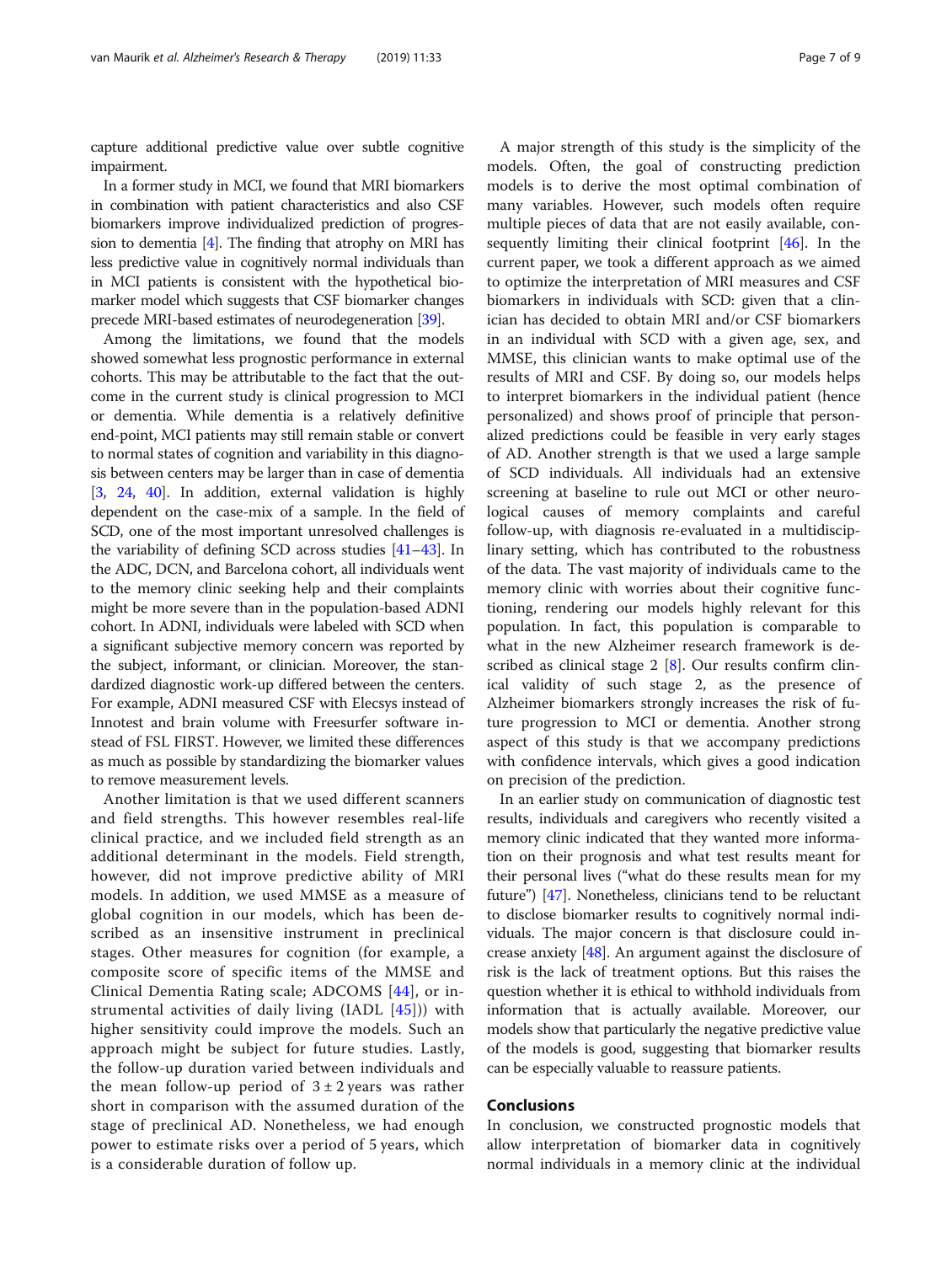<span id="page-7-0"></span>level. In light of future disease-modifying drugs, risk prediction on an individual level becomes increasingly important [[49\]](#page-8-0). By integrating biomarker results and demographic characteristics in AD risk modeling, the current study takes the first steps in a personalized approach for cognitively normal individuals [\[48](#page-8-0), [50](#page-8-0)]. This is especially valuable for the reassurance of individuals with normal biomarkers, since clinical progression over a period of 5 years is very unlikely for them.

# Additional file

[Additional file 1:](https://doi.org/10.1186/s13195-019-0487-y) Figure S1. Flowchart patient selection. Figure S2. Kaplan-Meier based on CSF risk group. Table S1. Demographic characteristics and baseline survival for complete cases and incomplete cases. Table S2. Baseline patient characteristics validation cohort. Table S3. Regression coefficient of CSF model including p-tau. Table S4. Reclassification table based on the demographic and CSF model. Table S5. Model development by internal cross validation. Table S6. Model development in the validation cohort. (DOCX 84 kb)

## Acknowledgements

Research of the Alzheimer center Amsterdam is part of the neurodegeneration research program of Amsterdam Neuroscience. The Alzheimer Center Amsterdam is supported by Stichting Alzheimer Nederland and Stichting VUmc fonds. The clinical database structure was developed with funding from Stichting Dioraphte. Wiesje van der Flier holds the Pasman chair and is recipient of a grant by Stichting LSH-TKI (ABIDE-communication: LSHM16025). Ingrid van Maurik is appointed at a ZonMW-Memorabel grant (ABIDE; project No 733050201), in the context of the Dutch Deltaplan Dementie. The Euro-SCD project has been funded by the EU Joint Programme – Neurodegenerative Disease Research (JPND\_PS\_FP-689-019). DCN has been funded by a grant from the German Federal Ministry of Education and Research (BMBF): Kompetenznetz Demenzen (01GI0420). FB is supported by the NIHR UCLH Biomedical Research Centre. Sander Verfaillie and Rosalinde Slot are supported by a research grant from Gieske-Strijbis Fonds. Data used in preparation of this article were obtained from the Alzheimer's Disease Neuroimaging Initiative (ADNI) database ([adni.loni.usc.edu](http://adni.loni.usc.edu)). As such, the investigators within the ADNI contributed to the design and implementation of ADNI and/or provided data but did not participate in analysis or writing of this report. A complete listing of ADNI investigators can be found at: [https://adni.loni.usc.edu/wp-content/uploads/how\\_to\\_apply/](https://adni.loni.usc.edu/wp-content/uploads/how_to_apply/ADNI_Acknowledgement_List.pdf) [ADNI\\_Acknowledgement\\_List.pdf](https://adni.loni.usc.edu/wp-content/uploads/how_to_apply/ADNI_Acknowledgement_List.pdf).

### Funding

This study was funded by Stichting LSH-TKI (ABIDE-communication: LSHM16025), which is co-financed by Alzheimer Nederland, Piramal Neuroimaging, VU University Medical Center and Amsterdam Medical Center.

## Availability of data and materials

The corresponding author can provide the dataset used and/or the analysis performed upon reasonable request.

## Authors' contributions

ISM, WMF and JB designed the study. RERS, SCJV, FHB, NDP, CET, PS, FB, MPW, JLM, LR, SW, OP and FJ collected the data. ISM and JB analyzed the data. ISM, WMF and JB interpreted the data and wrote the manuscript. SV, MDZ, FHB, NDP, CET, PS, FB, MPW, JLM, SW, OP, and FJ revised the manuscript. All authors read and approved the final manuscript.

## Ethics approval and consent to participate

The study was approved by the local Medical Ethical Committee. All patients provided written informed consent for their clinical data to be used for research purposes.

## Consent for publication

Not applicable.

### Competing interests

Dr. Prins serves on the advisory board of Boehringer Ingelheim and Probiodrug and on the DSMB of Abbvie's M15-566 trial. He has provided consultancy services for Sanofi, Takeda, and Kyowa Kirin Pharmaceutical Development. NDP is the CEO and co-owner of the Alzheimer Research Center, Amsterdam, the Netherlands.

C. Teunissen serves on the advisory board of Fujirebio and Roche, received research consumables from Euroimmun, IBL, Fujirebio, Invitrogen, and Mesoscale Discovery; performed contract research for IBL, Shire, Boehringer, Roche, and Probiodrug; and received grants from the European Commission, the Dutch Research Council (ZonMW), Association of Frontotemporal Dementia/Alzheimer's Drug Discovery Foundation, ISAO, and the Alzheimer's Drug Discovery Foundation.

Dr. Scheltens has acquired grant support (for the institution) from GE Healthcare, Danone Research, Piramal, and MERCK. In the past 2 years, he has received consultancy/speaker fees (paid to the institution) from Lilly, GE Healthcare, Novartis, Sanofi, Nutricia, Probiodrug, Biogen, Roche, Avraham, and EIP Pharma.

Dr. Barkhof serves as a consultant for Biogen-Idec, Janssen Alzheimer Immunotherapy, Bayer-Schering, Merck-Serono, Roche, Novartis, Genzume, and Sanofi-aventis; has received sponsoring from EU-H2020, NIHR-UCLH, NOW, SMSR, TEVA, Novartis, Toshiba; and serves on the editorial boards of Radiology, Brain, Neuroradiology, MSJ, and Neurology.

Dr. Peters is on scientific advisory boards for Roche, Kyowa Kirin, Novartis, Lilly, and Piramal. He has received funding for travel or speaker honoraria from GSK, Nutricia, and Merck Serono. He has acted as a consultant for Affiris and Roche. He has received research support from Affiris, Piramal, BMS, Eli Lilly, Pfizer, Servier, TRX Pharmaceuticals, Lundbeck, and Genentech. Dr. Jessen has received consultation board honoraria and speakers fees from AC Immune, Lilly, GE Healthcare, Janssen, USB, Schwabe, Esai, Pfizer, Novartis, and Roche. He has received a research grant paid to his institution from Schwabe.

Dr. van der Flier performs contract research for Biogen MA Inc. Research programs of W.M.v.d.F. have been funded by ZonMW, NWO, EU-FP7, EU-JPND, Alzheimer Nederland, Cardiovasculair Onderzoek Nederland, Stichting Dioraphte, Gieskes-Strijbis Fonds, Boehringer Ingelheim, Piramal Neuroimaging, Roche BV, Janssen Stellar, and Combinostics. All funding is paid to her institution.

van Maurik, Slot, Verfaillie, Dr. Zwan, Dr. Bouwman, Dr. Wattjes, Dr. Wolfsgruber, and Dr. Berkhof declare that they have no competing interests.

## Publisher's Note

Springer Nature remains neutral with regard to jurisdictional claims in published maps and institutional affiliations.

#### Author details

<sup>1</sup> Alzheimer Center Amsterdam, Department of Neurology, Amsterdam Neuroscience Vrije Universiteit Amsterdam, Amsterdam UMC, Amsterdam, The Netherlands. <sup>2</sup>Department of Epidemiology and Biostatistics, Vrije Universiteit Amsterdam, Amsterdam UMC, Amsterdam, The Netherlands. <sup>3</sup> Brain Research Center, Amsterdam The Netherlands. <sup>4</sup>Neurochemistry Laboratory and Biobank, Department of Clinical Chemistry, Amsterdam Neuroscience, Vrije Universiteit Amsterdam, Amsterdam UMC, Amsterdam, The Netherlands. <sup>5</sup>Department of Radiology and Nuclear Medicine, Amsterdam Neuroscience, Vrije Universiteit Amsterdam, Amsterdam UMC, Amsterdam, The Netherlands. <sup>6</sup>Institutes of Neurology and Healthcare Engineering, UCL, London, UK<sup>7</sup> Alzheimer's Disease and Other Cognitive Disorders Unit, Neurology Service, Hospital Clínic, Barcelona, Spain and Institut d'Investigacions Biomèdiques August Pi i Sunyer (IDIBAPS), Barcelona, Spain. <sup>8</sup>Department of Psychiatry and Psychotherapy, University of Bonn, Bonn, Germany. <sup>9</sup>German Center for Neurodegenerative Diseases, Bonn, Germany. <sup>10</sup>Department of Psychiatry, Charité Berlin, Campus Benjamin Franklin, Berlin, Germany. <sup>11</sup>Department of Psychiatry, University of Cologne, Cologne, Germany.

## Received: 14 September 2018 Accepted: 29 March 2019 Published online: 16 April 2019

#### References

Prince M, Anders M, Guerchet M, et al. The global impact of dementia. An analysis of prevalence, incidence, cost and trends. London: Published by Alzheimer's Disease International (ADI); 2015.